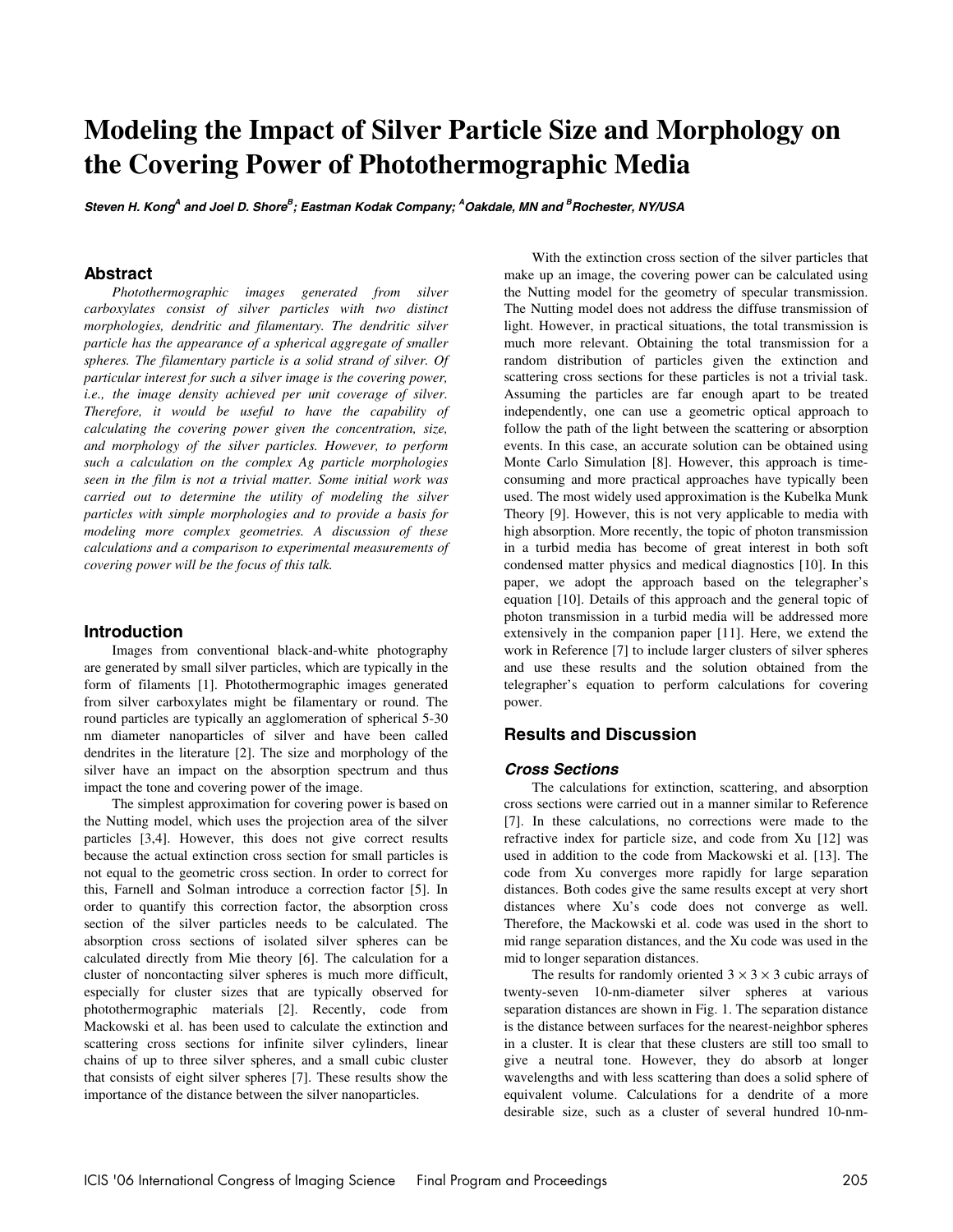diameter spheres, would require very extensive computing power, which is beyond the scope of this study.



**Figure 1.** (solid lines) Calculated  $Q_{abs}$  and  $Q_{scatt}$  spectra for randomly oriented  $3 \times 3 \times 3$  cubic arrays of twenty-seven 10-nm-diameter silver spheres at various separation distances.  $Q_{\text{abs}}$  and  $Q_{\text{scatt}}$  are the calculated absorption and scattering cross sections normalized by the geometric cross section of a single sphere of equivalent volume, i.e., 30 nm in diameter. (dotted line) Calculated  $Q_{\text{abs}}$  and  $Q_{\text{scatt}}$  spectra for a single 30nm-diameter silver sphere.

#### **Covering Power Calculations**

Of particular interest for a silver image is its covering power, which is the image density achieved per unit coverage of silver. In a photothermographic media based on silver carboxylate, the latent image catalyzes the chemical reduction of silver carboxylate to neutral silver atoms  $(Ag^0)$ . The covering power (CP) will be defined as follows:

$$
CP = (D - D_0) / Ag^0 Wt,
$$

where  $Ag^0$  Wt is the amount of  $Ag^0$  per unit area of the imaged film.  $D - D_0$  is the image density contribution by the Ag<sup>0</sup> particles.  $D$  is the image density of the processed film.  $D_0$  is the contribution to the density by components other than  $Ag^0$  such as the base, silver halide, silver carboxylates, and dyes. This can be taken as the unprocessed density assuming there are no heatbleachable dyes or thermally generated dyes, or it can be taken

as the processed  $D_{\text{min}}$ , assuming there is negligible contribution from fog centers.

The covering power was obtained by using the calculated spectra for the absorption and scattering cross sections as input to the following relationship for total transmission [11]:

$$
T = \frac{\eta q s \exp[-\varepsilon d] \left( (a\varepsilon + \eta q^2)(\exp[\varepsilon d] - \cosh[qd]) - q(\eta \varepsilon + a)\sinh[qd]\right)}{(\varepsilon^2 - q^2)(2\eta q a \cosh[qd] + (\eta^2 q^2 + a^2)\sinh[qd])}
$$
 (1)  
+  $\exp[-\varepsilon d]$ 

where,

$$
a = \sigma_A n
$$
  
s =  $\sigma_S n$   

$$
\varepsilon = a + s
$$
  

$$
q^2 = 3a(a + \beta s)
$$

 $a, s,$  and  $\varepsilon$  are the absorption, scattering, and extinction coefficients.  $\sigma_A$  and  $\sigma_S$  are the absorption and scattering cross sections, *d* is the layer thickness, and *n* is the number of silver particles per unit volume.  $\eta$  is the average *z*-component magnitude of the unit velocity vectors for the diffusely reflected and transmitted photons. For the calculations in this paper,  $\eta$ and the constant  $\beta$  are set to 1/2.

Equation (1) was derived using the telegrapher's differential equation to model the photon diffusion in a turbid media [10]. Reflections at the interfaces were ignored in this calculation. Details of the calculation can be found in Reference [11]. The resulting total transmission spectra was used to calculate a visual density, which is taken to be  $-Log (Y/Y_n)$ , where Y is the CIE Y tristimulus value for the transmitted light, and  $Y_n$  is the CIE Y tristimulus value for the incident beam [14]. The D65 illuminant was used for these calculations.

Figure 2 shows the calculated covering power for a 20-µmthick layer containing randomly dispersed silver spheres as a function of the sphere diameter at a constant total Ag loading of 1.9  $g/m^2$ . The covering power in the case of specular transmission was calculated by using the extinction cross section in the Nutting formula. The covering power in the case of total transmission was calculated by using Eq.1.The cross sections for the spheres were calculated using Mie theory with no size correction in the Ag refractive index values of Hagemann et al. [7] and a refractive index of  $n = 1.481$  assumed for the medium. Figure 2 shows that the optimal diameter for a silver sphere is between 100 and 120 nm.

The typical covering power for photothermographic media is between 2 and 3. Because the covering power reached for total transmission in Fig. 2 is not this high for any diameter, these results suggest that solid silver spheres are not the optimal morphology for covering power.

The covering power for the cubic array of twenty-seven 10-nm silver spheres was calculated for several separation distances (Fig. 3). In this case, there is minimal diffuse transmission. The covering power increases as the distance between the spheres in the array decreases. The covering power increases dramatically as the separation distance decreases below the radius of the spheres. In this regime, the covering power is greater than that for the sphere of equivalent volume